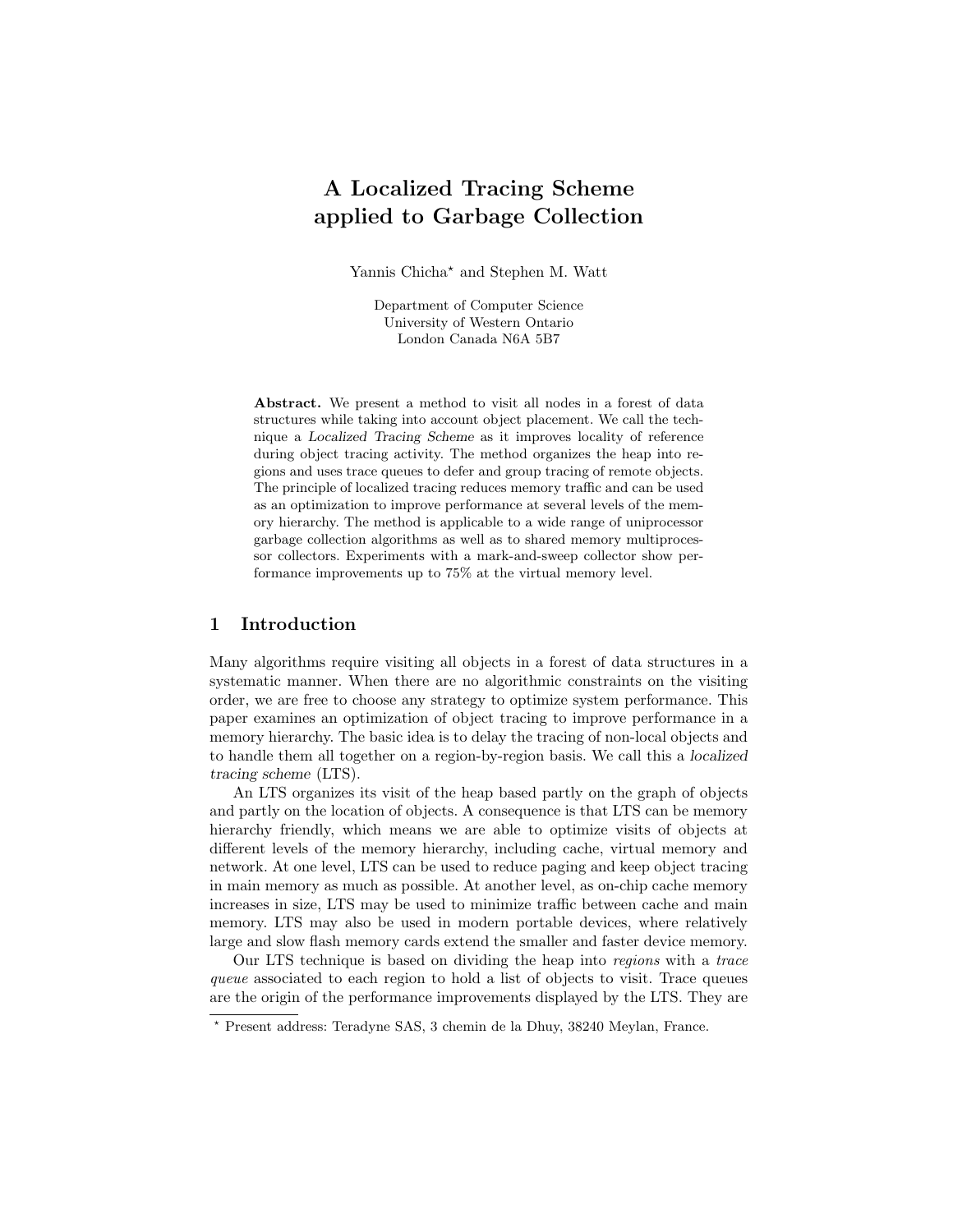used to delay the tracing of remote objects, allowing tracing to concentrate on local objects. This enhances locality of reference by relying on object location, rather than object connectivity, to order tracing. The sizes of regions and trace queues are determined by the level of the memory hierarchy that we wish to optimize. For example, to obtain a cache-conscious algorithm, a region and the trace queues should be small enough to fit entirely in cache.

This idea may be applied to memory management, where reachable objects must be visited as part of garbage collection. Uniprocessor garbage collection is mature and offers satisfactory performance for many applications. In fact, garbage collection is now an integral part of the run-time for popular programming languages, such as Java and  $C\#$ , which serve as the delivery platform for widely used applications. Improvements in garbage collection technology can therefore have impact on a broad user base.

We note that adding LTS to an existing collector is a relatively easy operation. This consideration is important in practice, where vendors are reluctant to make significant modifications to products' memory management for fear of introducing bugs. We have found it to be straightforward to modify two garbage collectors to use LTS, that of the Aldor programming language  $[1, 2]$  run-time support and that of the Maple computer algebra system [3].

The impact of localizing tracing depends on the garbage collection method in use: Mark-and-sweep collectors first visit all live objects, marking them, and then sweep the memory area to recover unused space. Optimization of memory traffic during the sweep phase has been considered by Boehm [4]. We observe that memory hierarchy traffic can also be improved during the mark phase using LTS. Since objects do not move in memory with mark-and-sweep, the benefits of LTS are similar at each GC occurrence. Improvements of the overall GC time decrease when few objects are live. In this case, the mark phase is short and optimizations have a small impact.

Stop-and-copy garbage collectors can move objects to new locations at each GC occurrence. To do this, they must visit all live objects. Generational collectors [5] also use tracing because each generation is handled by a copying or mark-and-sweep collection algorithm. In these cases the tracing may be performed using LTS.

The rest of this paper is organized as follows. Section 2 describes a family of localized tracing algorithms. Section 3 gives an example to illustrate the LTS. Section 4 presents an informal proof of correctness for this algorithm. Section 5 details our experiments and results with the GC for the Aldor run-time environment. Section 6 explores advantages and drawbacks of the LTS in a multiprocessor environment. Section 7 discusses related work in various garbage collection settings. Section 8 suggests directions for future work and concludes the paper.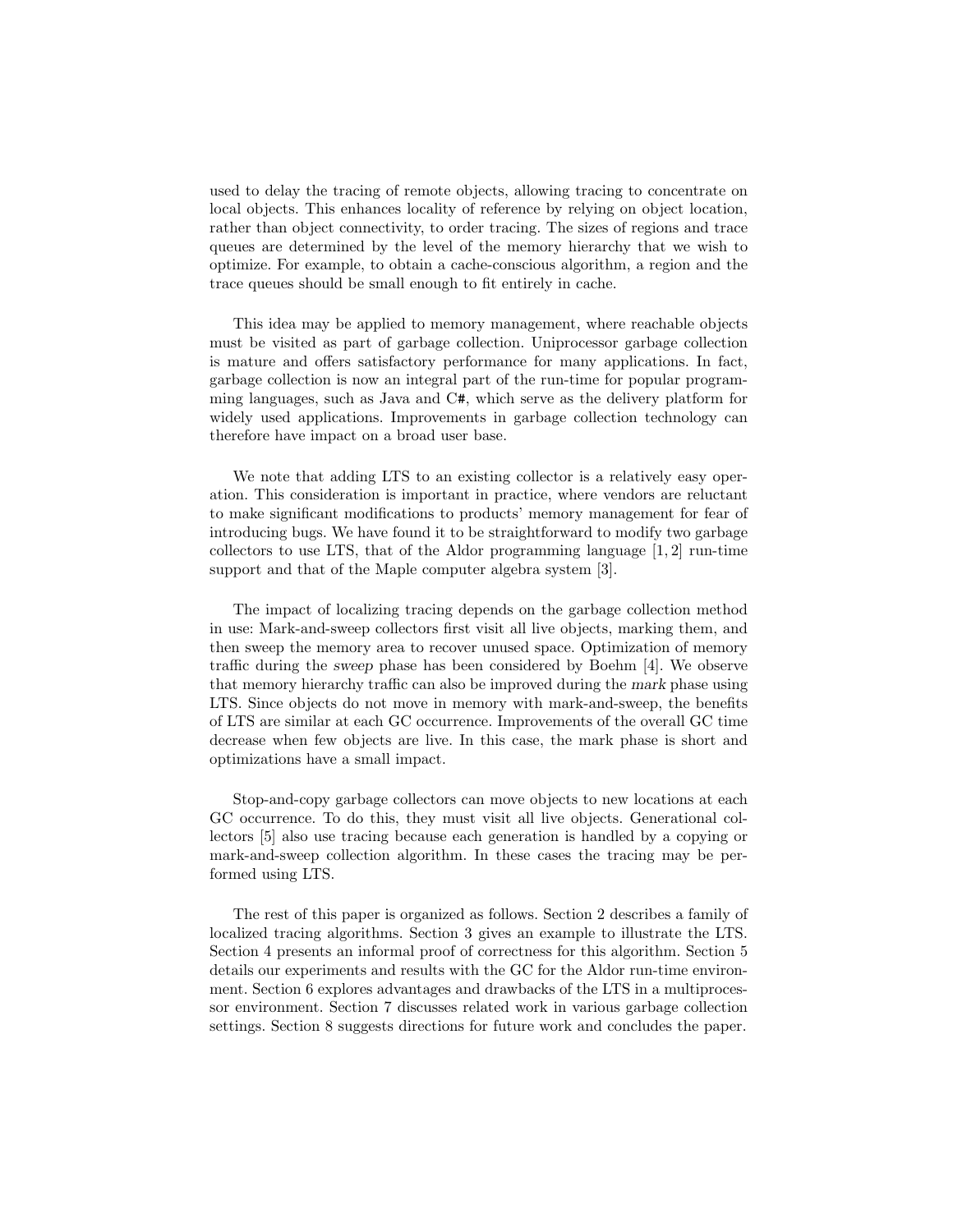# 2 The Localized Tracing Scheme

#### 2.1 Depth-First Tracing

We start by considering the usual recursive object tracing scheme. This will be useful for comparison with our local tracing algorithm.

```
main()
   for each root r \{ trace(r) \}trace(p)
   o := object to which p points
   if isMarked(o), return.
  mark o
   for each valid pointer p' in o { trace(p') }
```
The operation mark has its meaning specified by context. For example, a markand-sweep collector simply sets a bit corresponding to the object, while a copying collector moves this same object to a "live area." In any case, the only property we rely upon is that it is possible to test whether an object is marked using isMarked. We use this to ensure termination of the LTS process. It does not add to the principal idea of the optimization we propose. Instead, we focus on how objects are visited.

We observe that the algorithm presented above uses a depth-first traversal. While elegant, there are two problems with this technique:

The first problem is that recursion can be very deep and the associated overhead of stack activity can be expensive (allocation/deallocation of stack frames, context saving, etc.) This can be addressed with a combination of tail recursion, explicit stack management and pointer reversal. Pointer reversal temporarily modifies the heap, however, which creates problems in multi-threaded environments.

The second problem is that the topology of the graph of objects has a direct influence on traffic within the memory hierarchy. A traditional tracing algorithm does not take advantage of the relative locations of objects in the heap, possibly resulting in very bad locality of reference. For example, a page may be brought from disk to main memory to visit only one object even if other live objects are made accessible.

In this paper we demonstrate the possibility of improving on both aspects by transforming the depth-first tracing process into a "semi-breadth-first" one.

## 2.2 A Family of Tracing Algorithms

The principal idea behind our tracing technique is to defer visiting objects that lie outside a working set by maintaining queues of deferred pointers in fast memory (cache for example). When a queue becomes full, the deferred visits are made, altering the working set in a controlled fashion. This idea to localize the tracing process can be applied with minimal, localized modification to existing trace-based garbage collectors.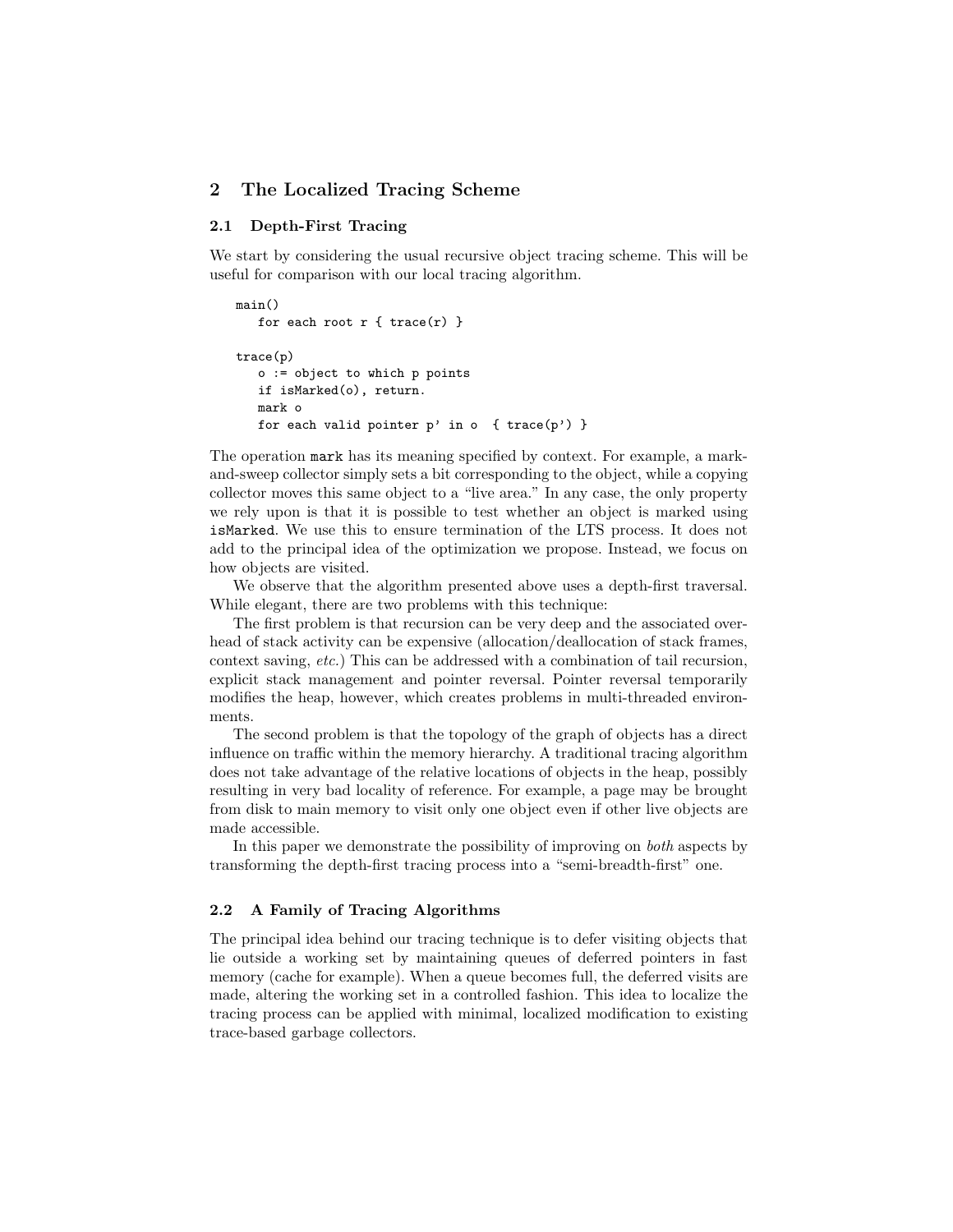The deferred trace queues can be managed in a number of ways:

- One may keep all deferred object pointers in a common list, allowing or disallowing duplicates. When the list becomes full, it is analyzed to determine how to alter the working set. This has the advantage that the memory of the global queue is fully used, but the cost of the analysis may outweigh the benefit of making the optimal choice of working set alteration.
- One may associate a sub-queue to each range of addresses (heap region), with the number of ranges and size of sub-queues being parameters. Deferred object pointers are added to the appropriate sub-queue, either allowing or disallowing duplicates. When a queue is full, the associated region is added to the working set and visits are made. This has the advantage that deferring visits is fast, but the disadvantage is the deferred trace queue as a whole may be largely empty. This may be addressed by dynamically adjusting the size of the sub-queues based on use.

We have identified six strategies: { common list, static sub-queues, dynamic sub-queues}  $\times$  { duplicate pointers allowed, not allowed }. We would expect the sub-queue strategies to be best when the far memory (RAM or secondary storage) speed is within a few orders of magnitude of that of the close memory (cache or RAM). Beyond this, we would expect the common list strategy to yield better results because here it is more important to avoid remote memory references.

Note that performing the deferred visits to one region may cause the trace queue of a second region to fill. At this point, starting to trace in the second region may cause the queue for the first region to fill. If both regions' deferred trace queues are nearly full and there are too many mutually referencing pages, local memory access can be lost. This situation degenerates to the usual handling of tracing, but with additional overhead. The problem may be avoided by taking one additional action: before performing the deferred marks on a region, the trace queue could be flushed to local store in the region itself or in a shared pool. This saved queue could then be substantially larger than the per-region queue maintained in fast memory.

#### 2.3 Algorithm

We present a tracing algorithm where trace queues are associated with each heap region. This is the static sub-queues allowing duplicates strategy, described above. To allow fast access to these queues, they are contained in one contiguous area that we choose to be small enough to be maintained in fast memory.

Each region contains objects that will be marked and scanned. The difference from a regular tracing process is that scanning an object can reveal pointers inside the region currently collected or *outside*. If the pointer is to an object in the region, the object is visited recursively. When it points to another region of the heap, it means that following this pointer would not be optimal for the working set (or cache) behavior. In this case, we simply place this pointer in a trace queue for later examination. We thus maintain the working set for as long as possible, and reduce the number of cache misses or page faults.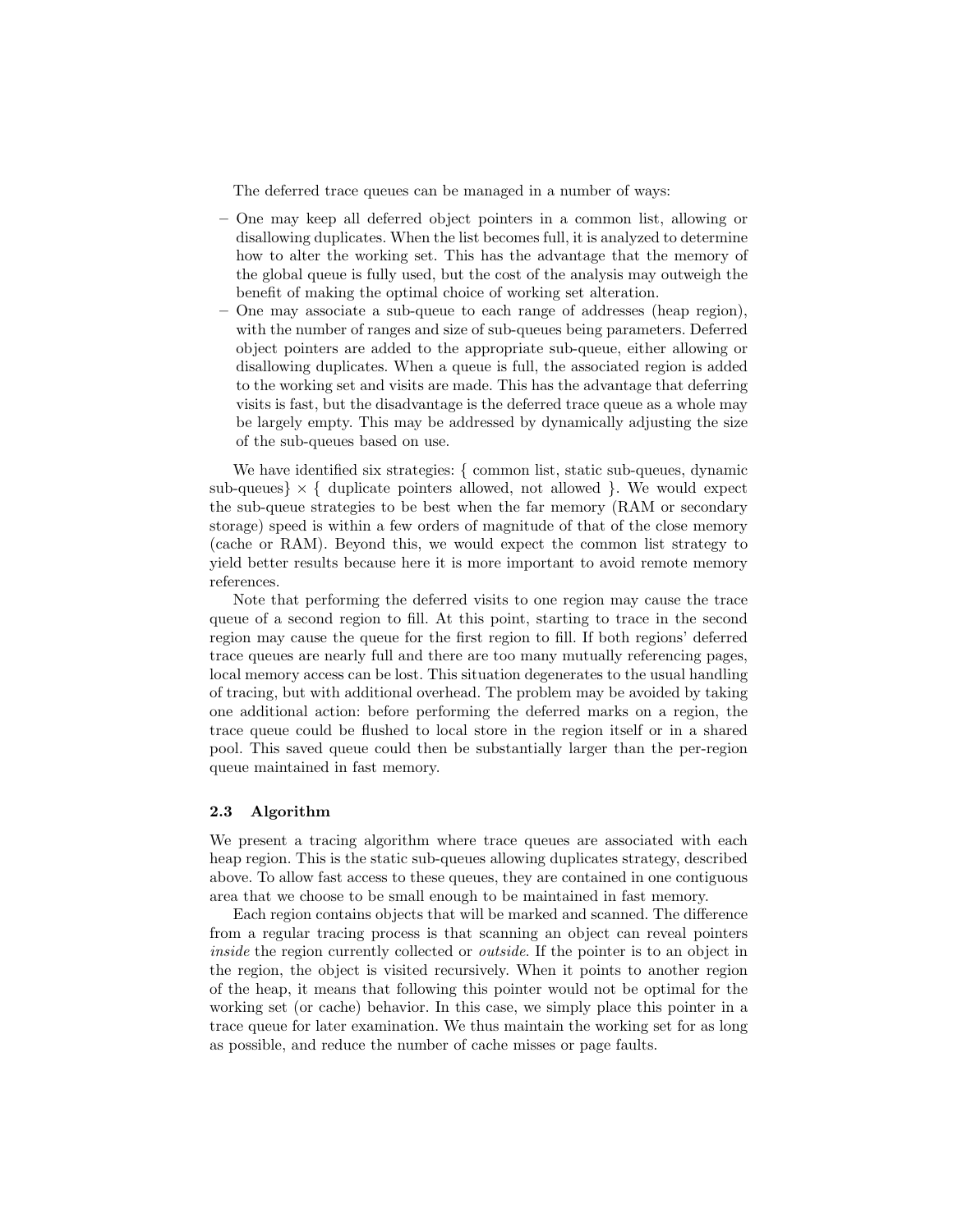When the process for a region is completed, we proceed to another region. The policy to determine the order in which regions are visited is implementationor even application-dependent. It is likely, however, that choosing a region with a full or close to full trace queue will improve performance. A simple solution, avoiding the complexity of choosing the most populated queue, is to use a roundrobin mechanism, and visit regions one by one. This is what we describe here.

In the initial step of the algorithm, roots are entirely dispatched into the different trace queues as if those pointers originated from an "external" region. Once the roots have all been recorded, the actual tracing begins. The complete algorithm is as follows:

```
mainTrace()
  initialRootsScan() -- initialize the trace queues
  while not all queues are empty
     { Q := choose a non-empty trace queue ; emptyQueue Q }
initialRootsScan()
  for each root r
     {Q := get trace queue for region where r points; enqueue(Q,r) }
emptyQueue(Q)
  while Q is not empty { p := dequeue Q ; followRef p }
followRef(p)
  o := object pointed to by p
  if (not isMarked(o)) { mark o ; trace o }
trace(o)
  for each valid pointer p in o
     if (p points to the same region as o)
        followRef(p)
     else
        { Q := get trace queue for region where p points; enqueue(Q,p) }
```
In the above, enqueue and dequeue are operations that add and remove elements from the trace queues.

#### 2.4 Algorithm with Finite-Size Queues

We describe the static sub-queues strategy. In this scenario, it is required that a limit is placed on the size of the queues. We thus need to handle the problem of untimely full queues. In particular, when we visit a region and need to enqueue a pointer into a full queue, something must be discarded from the current working set to make room to work with the region with the full queue. Several strategies can be adopted:

- Empty the queue and deal with the pointer.
- Deal with the pointer first and then empty the queue.
- Empty a percentage of the queue and insert the pointer in the queue.
- Dump the queue to a reserved part of the region.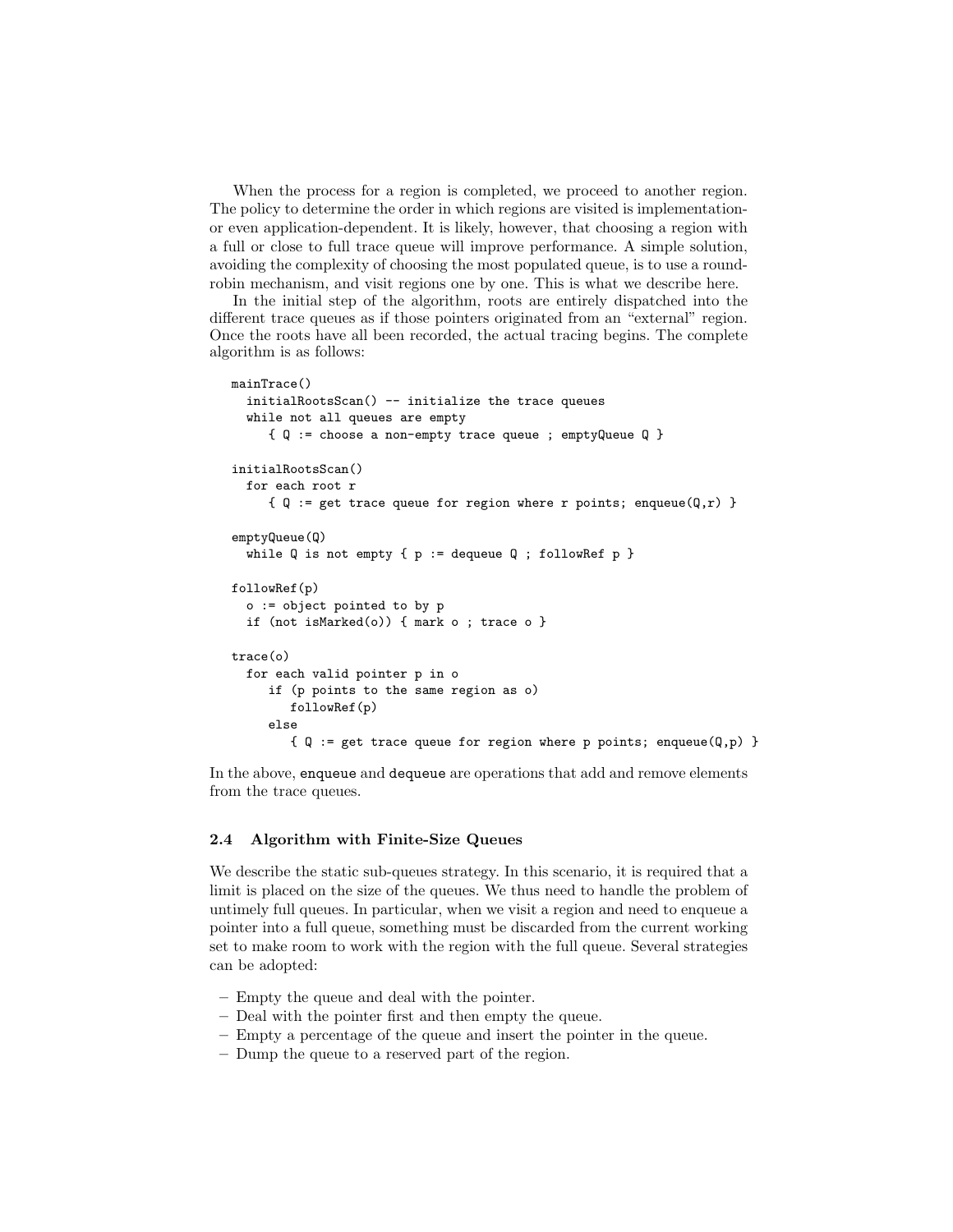The first strategy is likely to be the safest, because the first action is to remove a pointer from the queue so it is not full anymore, thus allowing a new pointer to be enqueued. A situation where we need to add a new pointer to this queue can occur if, for example, the first visited object holds a pointer to a region which also has a full queue. In this case, this region is chosen to be visited and the first pointer may be to an object holding a pointer to the region we just visited. The second strategy allows following the new pointer first, thus removing the need to keep its information on the stack, but it is likely to become too costly in the case described above. The third strategy may be chosen when the working set is not entirely filled by pages of the current region. In this case, a certain number of pages can be brought into memory without dismantling the current working set. The last strategy may work in practice. In principle, however, the same problem must be considered in case the dump area overflows.

For simplicity, we choose to empty the queue first and then deal with the new pointer. The resulting algorithm is the same as that for unbounded queues, shown in Section 2.3, but with the calls to enqueue replaced by calls to enqueueRef, defined as follows

```
enqueueRef(Q, p)
  if (not full(Q)) enqueue(Q, p)else { emptyQueue(Q) ; followRef p }
```
## 3 Example

This section presents an example of the behavior of our algorithm. We follow the LTS process step by step.

- 1. First, the roots are copied into the trace queues. See Figure 1(a). (In GC, these are typically taken from registers, stack and intial static data area.)
- 2. Once the initial phase is completed, we see that two pointers have been recorded in the trace queue  $Q_1$ . We dequeue the first pointer and mark (using black coloring) the corresponding object. This object holds a pointer to another object in the same region  $R_1$ . We continue tracing along this path to mark the other object. See Figure 1(b).
- 3. We now use the second pointer recorded in  $Q_1$ . The object it points to is marked and scanned, and is found to hold a pointer to an object in  $R_2$ . This pointer is recorded in  $Q_2$ , as shown in Figure 1(c). Once this is done, we see that  $Q_1$  is empty for now, so we continue the process with  $Q_2$ .
- 4. We retrieve each pointer of  $Q_2$  and mark the objects, as we did for  $Q_1$ . We see in Figure 1(d) that  $Q_1$  has been updated because an object in  $R_2$  was pointing to  $R_1$ . Similarly, a pointer is also added to  $Q_3$ . Once  $Q_2$  is empty, we visit  $Q_3$ .
- 5.  $Q_3$  is visited and all reachable objects are marked. It is now empty, and we continue with  $Q_1$ . Once  $Q_1$  has been visited, all queues are empty, and the tracing process is thus over, as shown in Figure 1(e).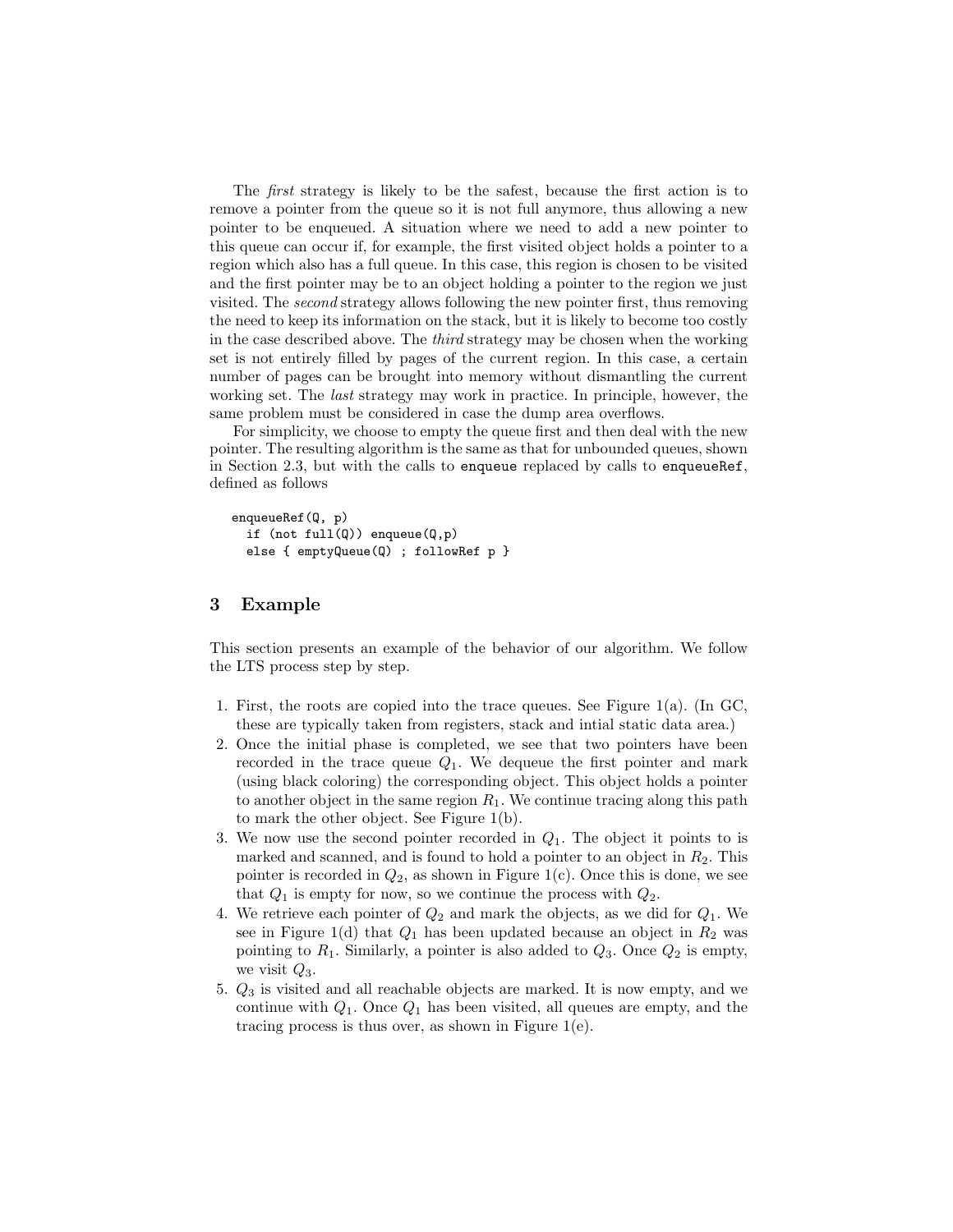

Fig. 1. Local Tracing Scheme example

We see that these trace queues act in a manner similar to entry items in a distributed garbage collection environment. Each pointer included in the queue indicates that an object of the region is reachable. All objects identified as live in a given phase of the LTS (depending on the graph of objects, there may be several phases) will be visited before starting the visit of another region, thus improving locality of treatment.

Another comparison can be made: our trace queues are simply remembered sets that are used to keep track of cross-boundary pointers. Note that trace queues may contain pointers to objects either marked (black, in the usual terminology), being marked (gray) or not yet traced (white), exactly like remembered sets.

## 4 Correctness of LTS

We provide an informal proof that LTS algorithm rephrases a regular GC mark phase algorithm. We first show correctness with the assumption that trace queues have infinite size (*i.e.* we can never reach a state where a queue is full). Later we treat the case of finite queues.

The LTS algorithm has two phases: initial root scan and trace phase. The code for the initial root scan is a simple recording of the roots. We show the trace phase is correct: that it is safe (marks all live objects), complete (does not mark any garbage) and terminates.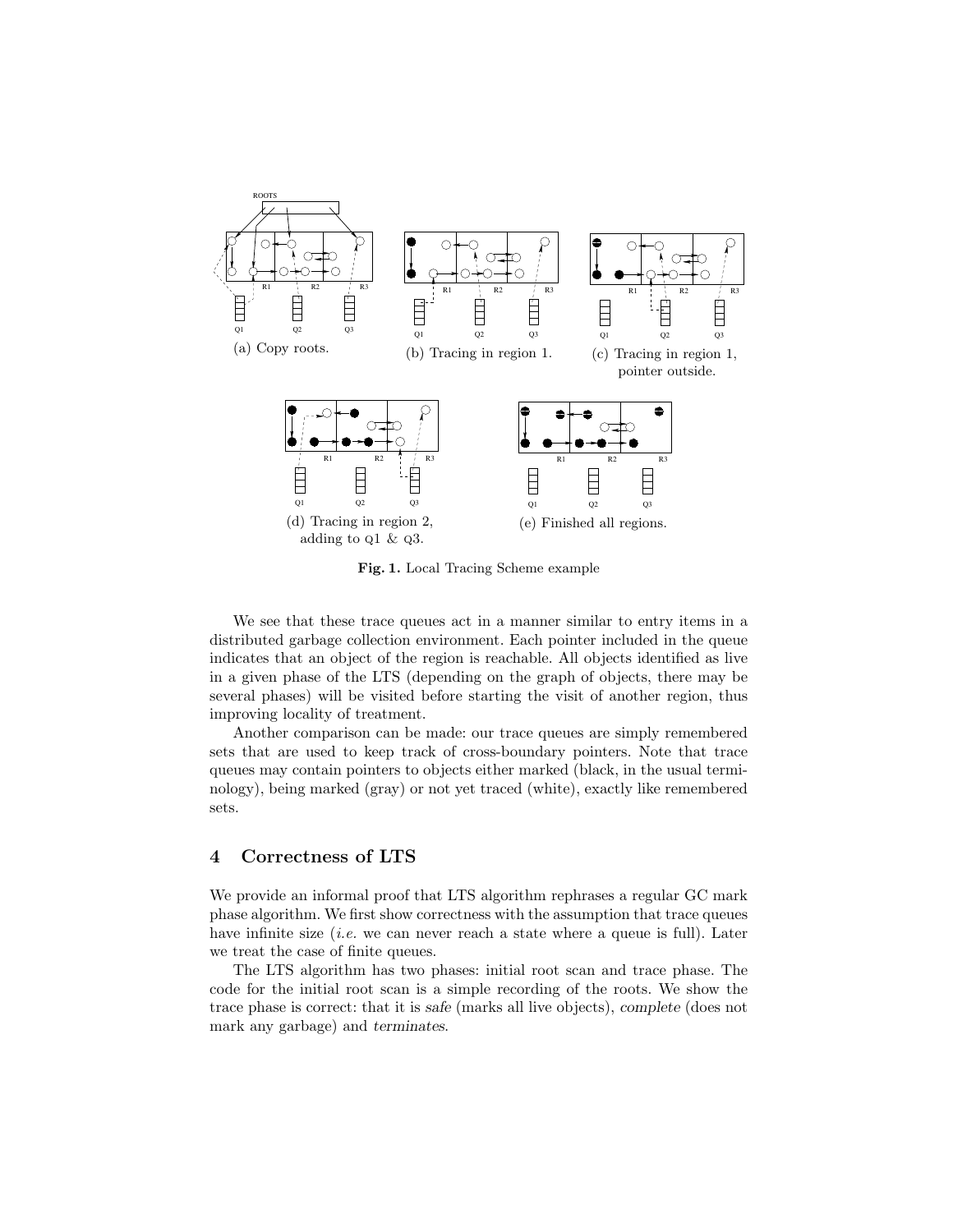Termination: The number of times trace is called is bounded by the number of calls to mark, which is in turn bounded by the number of objects. After the initial root scan, enqueue is called only from trace, so the number of calls to enqueue is also bounded. The depth of recursion (through followRef) for a call to trace is limited by the bound on the number of calls to trace. Therefore any call to trace terminates, and so does any call to followRef. This, together with the fact that the number of calls to enqueue is bounded, gives termination of emptyQueue and mainTrace.

Safety: Because we have termination, we know that every pointer that is enqueued is eventually dequeued and handled. Handling a pointer to an unmarked object entails marking the object and enqueuing all the valid pointers it contains. All reachable objects are therefore handled.

Completeness: Only reachable objects are marked.

For the algorithm with bounded queues, we have:

Termination: The only obstacle to termination would be to indefinitely cycle through queues (emptying  $Q_a$  fills  $Q_b$ , so we need to empty  $Q_b$ , but this re-fills  $Q_a$ ). We guarantee progression by dequeuing first (thus changing the state of the queue to "non-full"). Emptying a queue will treat at least one object, and since there are a finite number of objects it is impossible to indefinitely cycle through queues.

Safety: There is no loss of reference. The only case where this might happen with fixed size queues is when a queue is full and the reference we want to add to the queue is lost. However, the algorithm specifies that once the full queue has been emptied, we actually deal with this reference.

Completeness: The size of queues has no impact on the visited objects. We still start from the roots, in the same way the non-LTS algorithm does. Garbage is still guaranteed to be found.

# 5 Experiments and Results

## 5.1 The Test Environment

We implemented and tested LTS using the garbage collector of the Aldor language environment as a test harness. To support multi-language programming, the Aldor implementation employs a conservative mark-and-sweep GC. We compared the performance of various LTS-based mark phases with that of the usual depth-first mark phase. Our experiments have focused on improving paging performance, but we also made preliminary tests with cache-conscious configurations.

Finding appropriate standard benchmarks for garbage collection algorithms is quite difficult. We found that GC benchmarks are quite rare and macrobenchmarks usually focus on applications with modest memory footprint, e.g. 20-30MB (see [6] and [7]). In particular, we did not find any standard benchmark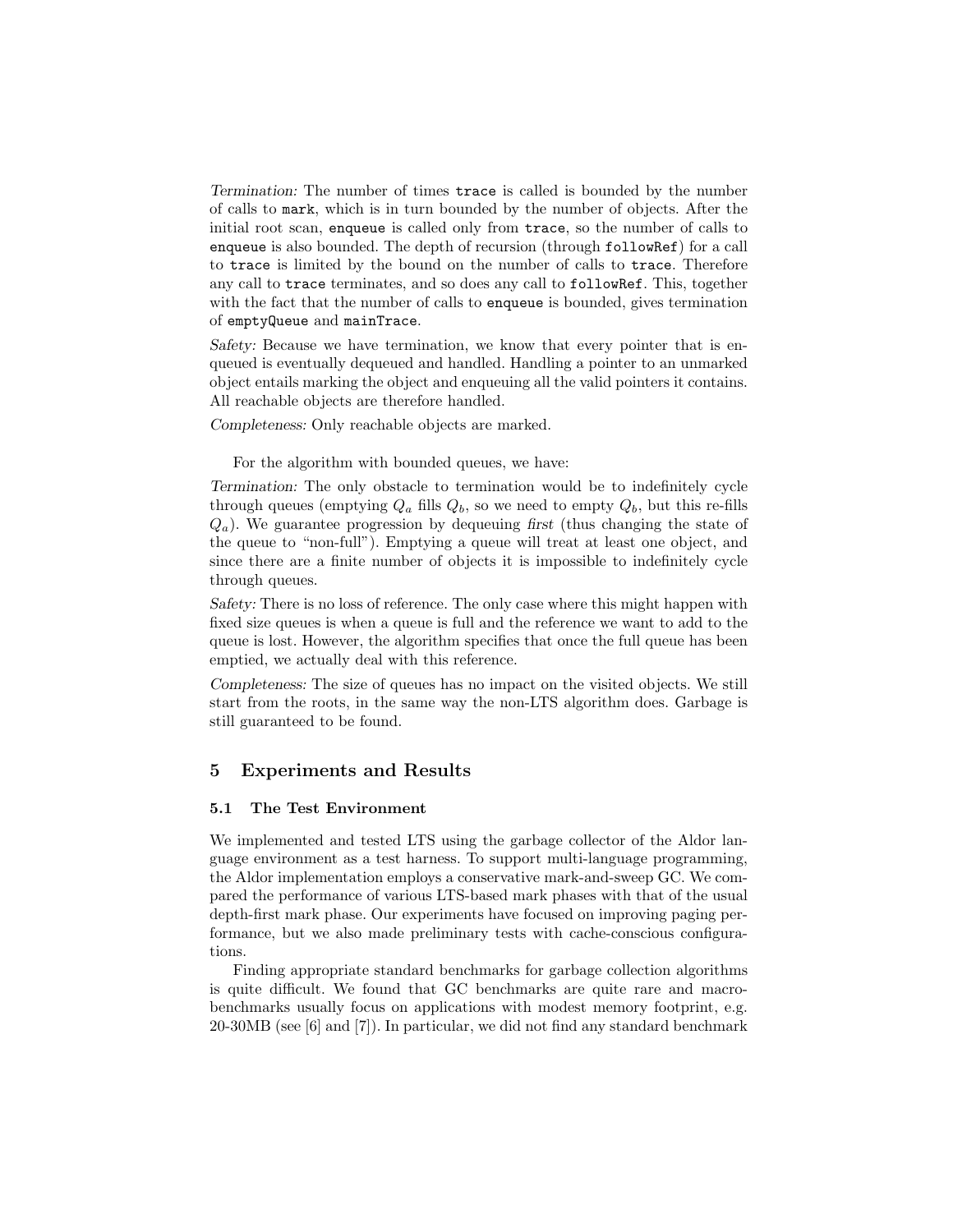using heaps larger than the normal size of physical memory. In order to permit careful study of LTS, we therefore constructed a set of micro-benchmarks. Each of these tested a particular kind of memory use. This allows greater understanding of the range of possible behaviours of LTS than macro-benchmarks would provide. In this context, we built a test suite that uses small programs by today's standards of desktop machines but that helps us confirm that the LTS is indeed an appropriate solution for large applications. Note that our tests are obviously not designed to represent real-life programs; rather, we have tuned them to exercise specific situations to help us better understand the limits of the LTS.

The precise nature of any improvement from LTS will of course depend on the relative speeds and sizes of the relevant two levels of the memory hierarchy. We expect the qualitative aspects to remain the same, however. Our tests were conducted with a 500 MHz Pentium III, with a UDMA66 hard disk and running Redhat Linux 7.1 (kernel 2.4.2). We were interested in testing our algorithm in an environment with a heap larger than physical memory. Since testing very large programs is time-consuming, we simulated the situation by working with programs using heaps of up to 178MB while limiting the amount of main memory available to the operating system to 32 MB. A preliminary form of these results was presented in [8].

#### 5.2 The Benchmarks

Test 1: Fit in RAM (6MB used/32MB primary memory) The graph of objects fits entirely in RAM. There is no possibility of swapping so we expect no gain from LTS. This test allows us to quantify the overhead due to the extra management of regions.

Test 2: Linear structure (90MB used/32MB primary memory) Memory is filled with a linked list of large objects, with the links of the list in ascending address order. Here we observe paging, but the LTS does not change the order in which objects are visited. This test thus also allows us to quantify the LTS overhead.

Test 3: Parallel list creation (90MB used/32MB primary memory) Memory is filled with multiple parallel linked lists. Each list spans several consecutive regions and has its links in reverse memory order. All lists are pointed to by arrays in the first region. Depth first tracing would access objects in multiple regions for the first list, then the same regions again for the second list, etc. LTS should avoid this.

Test 4: Parallel list creation and use (178MB used/32MB primary memory) This test represents a more general memory situation. As before, lists are pointed to by arrays in the first region. Once all lists are created, a mutator loop is started. First, lists are swapped to allow the order of marking to be different from the original structure. Then, pointers to some lists are dropped, creating garbage. Finally, new parallel lists are created to re-populate the arrays. This is closer to a "real" application.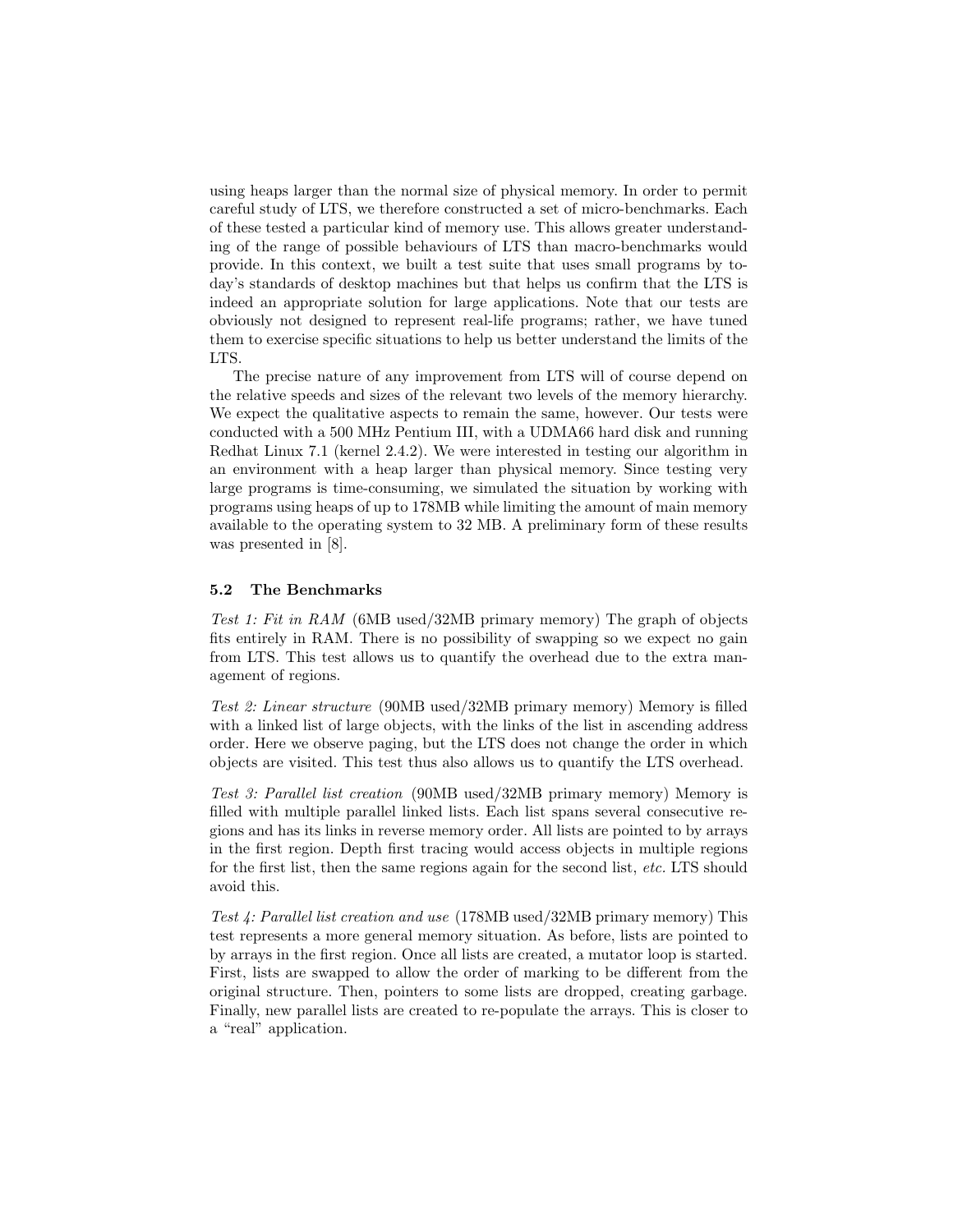Test 5: Pointers everywhere! (178MB used/32MB primary memory) Here the arrays pointing to the lists are spread throughout the heap rather than being restricted to the first region.

Test 6: Cons-reversed lists (178MB used/32MB primary memory) Test 4 is modified to create lists linked in ascending memory order.

Test 7: Mixed-order lists (178MB used/32MB primary memory) Similar to Test 6, but only every second list is in ascending memory order. The others are in reverse memory order. The arrays pointing to the lists are still located at the beginning of the heap. This mixed order shows the behavior of the LTS in the presence of data structures that are accessible from different regions.

Test 8: Mixed-order lists with pointers everywhere (178MB used/32MB primary memory) This test is a combination of Test 5 and Test 7. Arrays are spread all over the heap while some lists are in reversed order and others are not. We hope to observe the behavior of the algorithm in presence of a graph of objects evolving in a less obvious manner than previous tests.

The details of the object sizes is as follows: Test 1 (Fit in RAM) used 600 linked lists, each of length 100. Test 2 (Linear structure) used 50 lists, each of length 15,000. All other tests used 3000 lists, each of length 500. The leaf objects contained in the lists were of three sizes: 16, 52 or 100 bytes.

### 5.3 Test Results

The timing results for the tests are displayed in Figure 2. For each set of parameters, the ratio of LTS to Non-LTS times is given. Tests were run three times each and the numbers shown here are the averages. We observed very little variation in the results (as can be expected because these tests are not random).

The table displays the test number as the header of each column. The row labels have the following meaning:

- Non-LTS corresponds to the results obtained with a regular tracing algorithm.
- $-$  LTS-XX-YY shows the results using the LTS with a region size of XX MB and a total size for the trace queues of  $YY$  KB. For example, LTS-4-512 corresponds to a test with a region size of 4MB and trace queues of 512KB.
- Total app time is the total application time, including the time taken by the Non-LTS GC.

We make the following observations:

Test 1: Fit in RAM This test illustrates a situation where there is no benefit in enhancing locality of reference. We measure that the overhead of maintaining the queues is about 25%. However, we note that this is for a total application time of 1 second, and the actual overhead is low in absolute terms. Also note that this overhead disappears if the GC is configured to use the LTS only when it can be beneficial.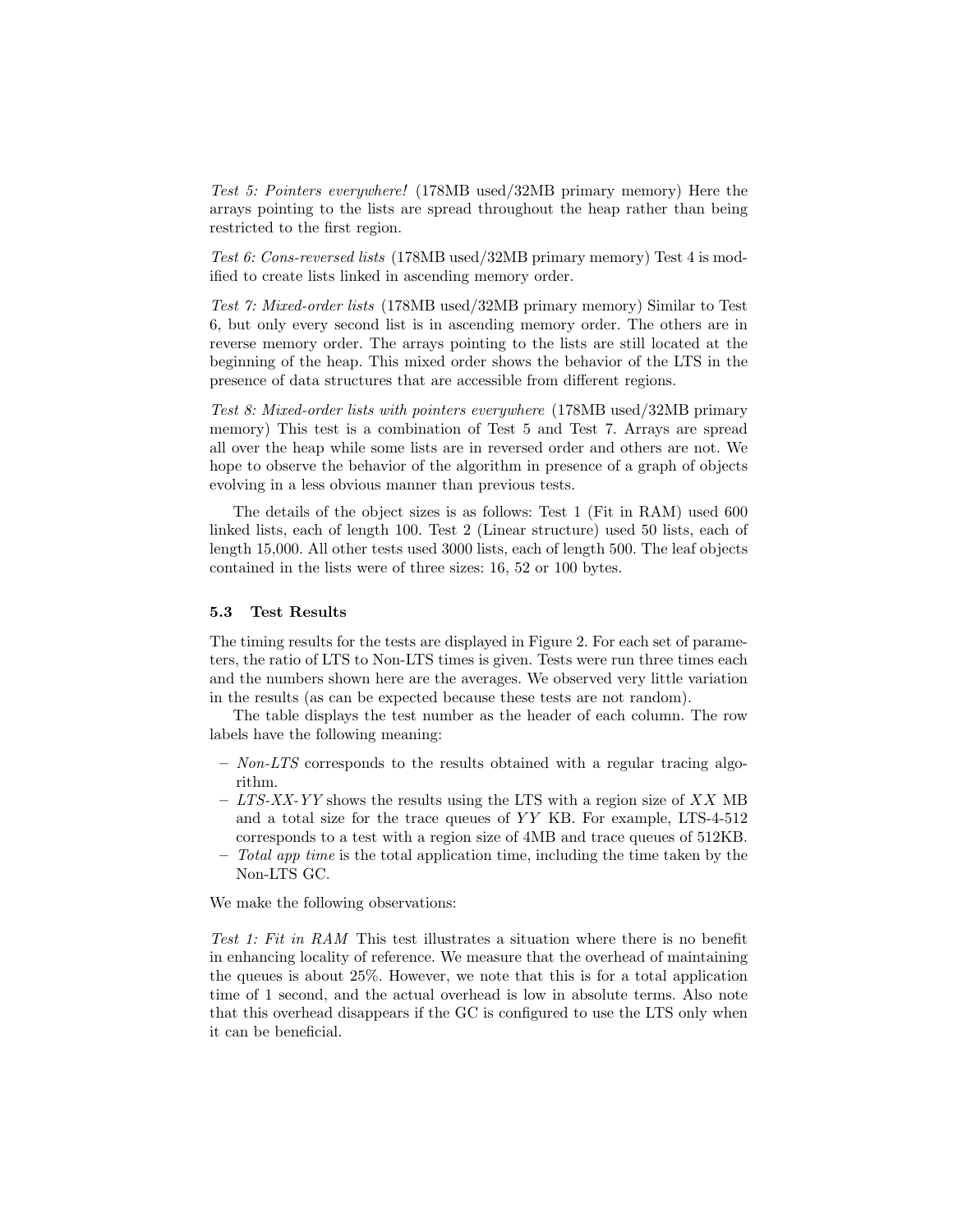|                         | Test 1      | Test 2      | Test 3       | Test 4       |
|-------------------------|-------------|-------------|--------------|--------------|
| Non-LTS Marking $0.297$ |             | 53          | 274          | 1222         |
| $LTS-4-256$             | 0.366(1.23) | 62 $(1.17)$ | 127 $(0.46)$ | 322(0.26)    |
| $LTS-4-512$             | 0.366(1.23) | 65 $(1.23)$ | 128(0.47)    | 317 $(0.26)$ |
| LTS-4-1024              | 0.366(1.23) | 61 $(1.15)$ | 131 $(0.48)$ | 312(0.25)    |
| $LTS-8-256$             | 0.371(1.25) | 68 (1.28)   | 131 $(0.48)$ | 326(0.27)    |
| $LTS-8-512$             | 0.371(1.25) | 72(1.36)    | 145 $(0.53)$ | 352(0.29)    |
| $LTS-8-1024$            | 0.372(1.25) | 69 $(1.30)$ | 141 $(0.51)$ | 344 $(0.28)$ |
| $LTS-16-256$            | 0.371(1.25) | 83 (1.57)   | 139(0.51)    | 338 $(0.28)$ |
| $LTS-16-512$            | 0.371(1.25) | 75(1.41)    | 141 $(0.51)$ | 350 $(0.29)$ |
| LTS-16-1024             | 0.371(1.25) | 80(1.51)    | 141 $(0.51)$ | 355(0.29)    |
| Total app time          | 1.000       | 108         | 404          | 1923         |

|                      | Test 5        | Test 6       | Test 7 | Test 8                      |
|----------------------|---------------|--------------|--------|-----------------------------|
| Non-LTS Marking 1831 |               | 1217         | 1263   | 1869                        |
| $LTS-4-256$          | 755(0.41)     | 341 $(0.28)$ |        | 352 $(0.28)$ 1296 $(0.69)$  |
| LTS-4-512            | 958(0.52)     | 342(0.28)    |        | 336 $(0.27)$  1311 $(0.70)$ |
| LTS-4-1024           | 1061 $(0.58)$ | 347 $(0.28)$ |        | 350 (0.28)   1426 (0.76)    |
| LTS-8-256            | 1145 $(0.62)$ | 363 $(0.30)$ |        | 329 (0.26)   1321 (0.71)    |
| $LTS-8-512$          | 1025(0.56)    | 358(0.29)    |        | 332 $(0.26)$ 1385 $(0.74)$  |
| LTS-8-1024           | 1039(0.57)    | 361 $(0.30)$ |        | 322 (0.25)   1434 (0.77)    |
| LTS-16-256           | 872(0.48)     | 368 $(0.30)$ |        | 338 $(0.27)$  1163 $(0.62)$ |
| LTS-16-512           | 921 (0.50)    | 381 $(0.31)$ |        | $353(0.28)$  1144 $(0.61)$  |
| LTS-16-1024          | 994 $(0.54)$  | 376(0.31)    |        | 360 $(0.28)$  1156 $(0.62)$ |
| Total app time       | 3038          | 1697         | 1946   | 3051                        |

Fig. 2. Marking times (in seconds) for different parameters. The LTS/Non-LTS ratio is shown in parentheses.

Test 2: Linear structure This test measures the other case for which the LTS approach is not well suited: With a single linked list, there are very few crossregion pointers and we see the basic LTS overhead. We see that by choosing carefully the size of the region and the queues, this overhead can be brought down to a reasonable level (15%).

Test 3: Parallel list creation This is the first test where we can observe the advantage of using the LTS. As explained before, lists in this example are created in parallel, resulting in many cross-region pointers. Following one list across several pages, then re-visiting the same pages for a second list, etc., is very inefficient. LTS cuts the marking time by half and the total application time by a third.

Tests 4, 6, and 7: These tests give significant results: the structure of the lists in memory (from beginning to end, or end to beginning, or mixed) does not seem to influence the behavior of the tracing process. Here we see up to 75% improvement in marking time and a 50% improvement in total time.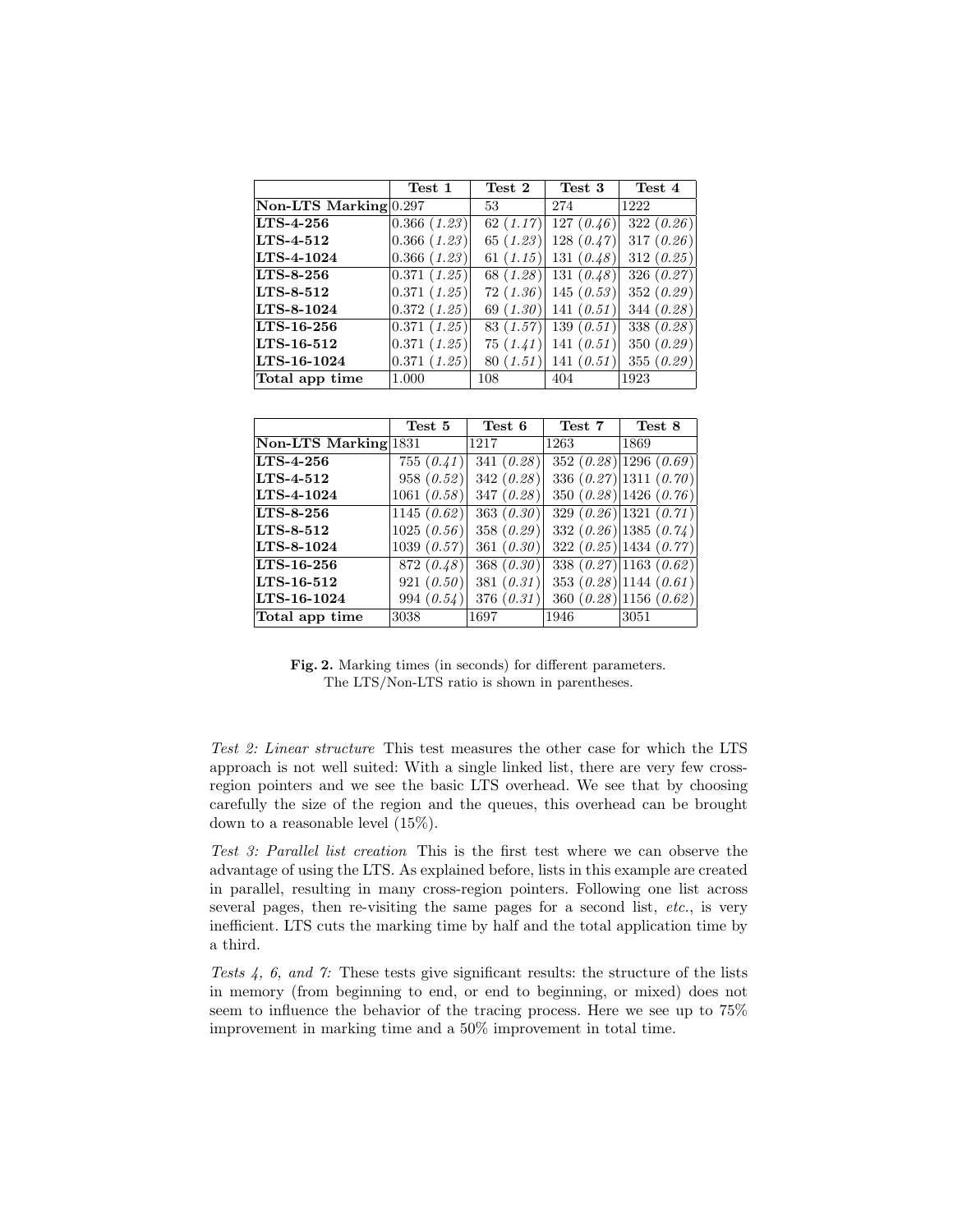Tests 5 and 8: Although speedups are less spectacular, they are still quite interesting: between 38% and 59% for Test 5 and between 23% and 39% for Test 8. These results can be explained by the fact that "roots" (i.e the arrays that hold the lists) are scattered in memory. Instead of gathering all of them in the same set of pages, the GC has to swap extra pages in to reach these special objects.

#### 5.4 Discussion

We observe a loss of performance for applications smaller than main memory or in which there are only a few objects with cross-region pointers. Although the overhead can be up to about half, it mostly concerns small applications which tend to be very fast anyway. For larger problems, however, speedups can be substantial, up to 75%.

Our algorithm performs better when swap space is involved. Small programs that fit in RAM do not need LTS. In fact, as emphasized by our experiments, our modifications will generate some overhead due to unnecessary actions such as tests to figure out if two objects are in the same region.

We propose a solution to avoid this overhead: we add a test before starting the tracing process. If the size of the heap is smaller than main memory, then LTS is not used. If the heap is larger than main memory, we activate the LTS. Alternatively, if paging statistics are available they may be used to trigger LTS.

At another level, it is also possible to activate LTS in a cache-oriented configuration when the heap is smaller than main memory. Further experiments are required to understand the merits of such an approach.

There are two parameters that can be tuned to control the behaviour of the LTS: the size of regions and the size of trace queues. The main issue is the choice of the optimal size of "window of collection" (or "region"). A region should be large enough to avoid the need for large trace queues and small enough both to avoid thrashing and to keep a reasonable working set. Obviously, there is no one best choice, as the size of a region largely depends on the nature of the applications. In our experiments, we found that region sizes of 4MB gave the best results most of the time, but this is not always the case (see for example Test  $\gamma$  and  $\gamma$ ). The second parameter is the size of the trace queues and this is dependent on the size of a region.

## 6 Multiprocessor LTS

The LTS organizes the heap in such a manner that parallelization becomes natural. The heap is divided into regions that can each be mapped to a thread or a processor. In this section, we discuss various aspects of using the LTS in a multiprocessor environment.

It is straightforward to assign regions to be handled independently and in parallel by threads on separate processors. Each thread can scan a group of regions repeatedly and update the different trace queues. Although performance is likely to improve due to the parallel nature of processing, the organization of the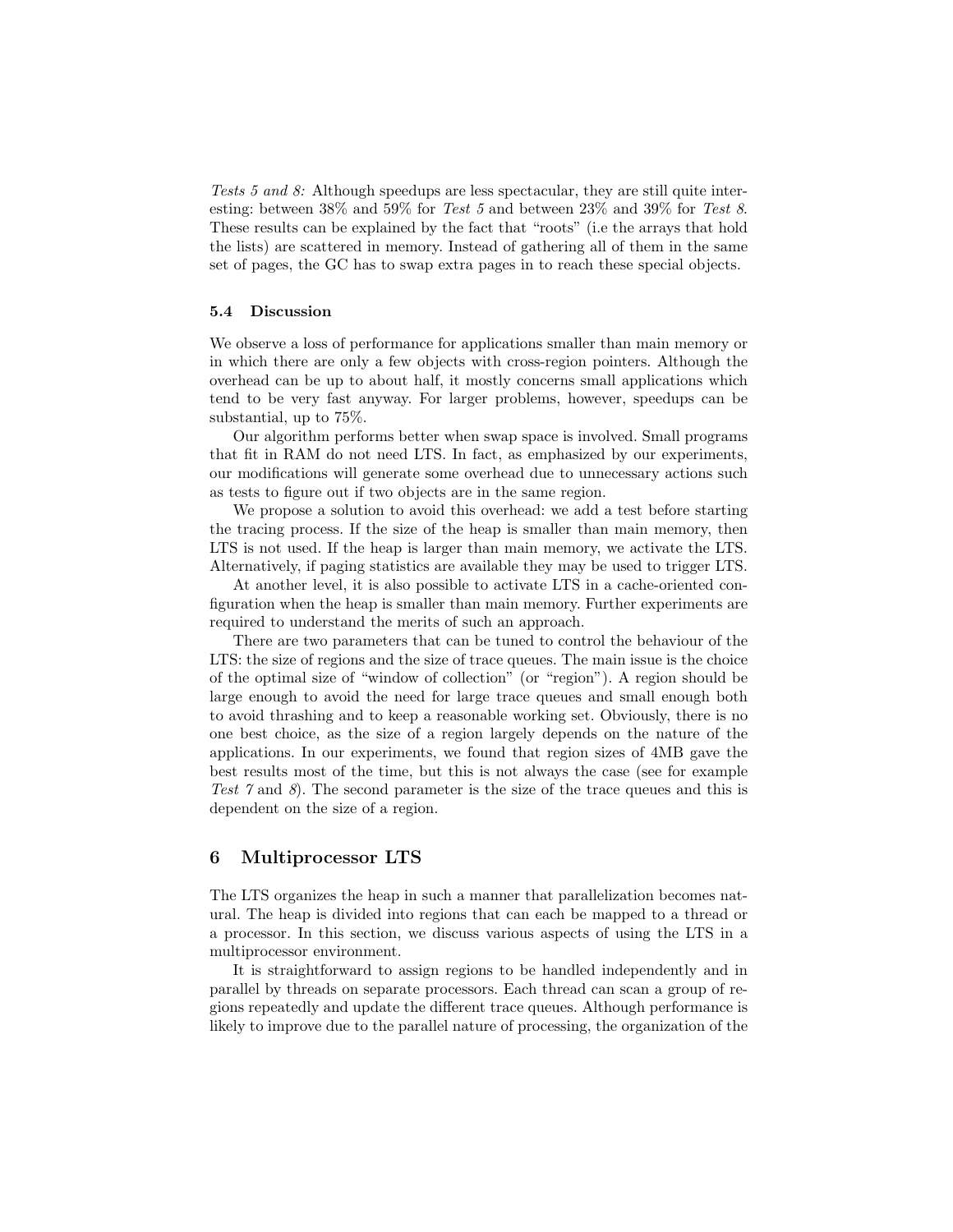memory hierarchy can be more complex in a multiprocessor, so specific working set considerations will be architecture-dependent. The single processor LTS optimization controls the working set to reduce inefficiencies within the memory hierarchy during tracing. A shared memory multiprocessor version should strive to preserve this essential characteristic.

When the LTS is configured to improve cache behavior, its multiprocessor performance should also be improved. This results from a useful property of certain multiprocessor environments: While the heap may be common to all processing units, there is usually at least one level of per-processor cache. When several processors are used, each of them will use its cache while accessing objects. An advantage of the LTS is that cache consistency is maintained very simply by the assignment of a range of regions to each processor. A given processor will never visit an object in a region assigned to another one (except in the case of work stealing as described below, but in this case the region can be reassigned to another processor).

The only synchronization required is to manage accesses to trace queues and to identify termination. A simple idea to discover termination is to maintain a counter of threads going to sleep when no more work is available. If a thread adds a pointer to a queue, it wakes up the thread associated to that region. Termination occurs when the last thread goes to sleep. If a thread appears to be the last one going to sleep, it synchronously checks the counter and the queues to make sure no reference has been left behind.

A final issue is that of load balancing among processors. It is likely that regions will be unequally populated. One region may hold a large number of objects, while others contain no or few objects. In this case, some processors will starve due to the lack of work. Endo [9] proposed a solution in the form of "work stealing"[10]. In this case, each thread maintains a "work queue" containing pointers that the thread should examine next. Once it is empty, there are two possibilities: Either the thread goes to sleep until something has been put in its queue or the thread helps other threads by "stealing" pointers from their queues and inserting them into its own queue.

If work-stealing is used na¨ıvely, the parallel version of the LTS reverts to Endo's technique where several processors scan a single region, involving a synchronization mechanism to access objects. This can be avoided by making regions small enough to assign several regions to one processor. In this case, regions – instead of pointers – can be stolen. This requires a simple locking mechanism at the level of regions rather than objects. We believe this coarser-grained approach could lead to a significant improvement over Endo's results in some cases.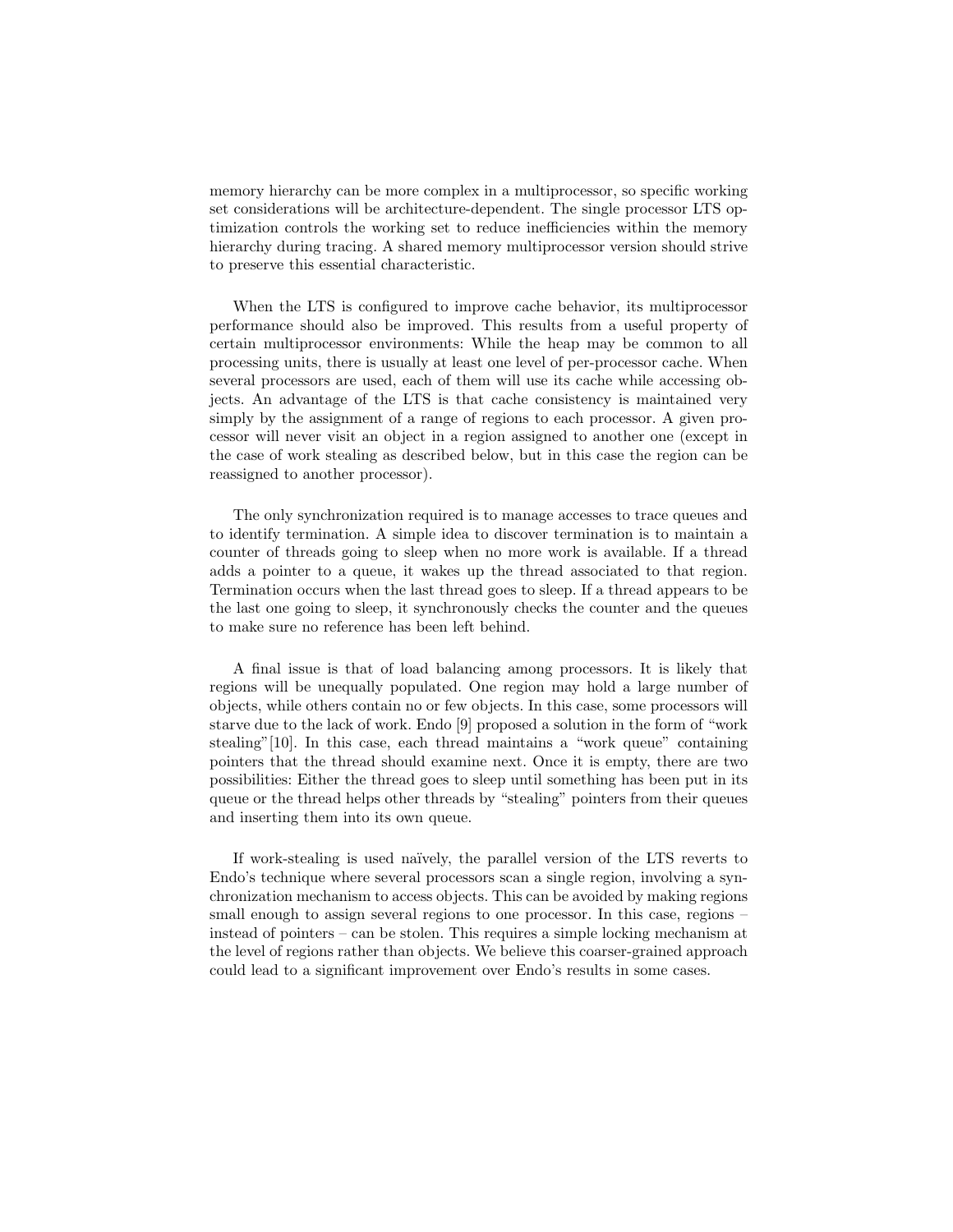## 7 Related Work

This section presents garbage collection techniques – both in uniprocessor and multiprocessor contexts – that we can relate to the LTS.

Although it is more generally applicable, we have presented LTS primarily in the context of mark-and-sweep (M&S) collectors. Some have argued that with recent advances in GC technology, M&S is no longer important. We feel otherwise. Boehm [11] and Zorn [12] argue that stop-and-copy collectors do not necessarily perform better than M&S. Particularly, Zorn compares both techniques in a generational setting and concludes that M&S typically uses 20% less memory than stop-and-copy, but was only 3%-6% slower on the problems he tested. While a copying collector apparently improves locality over time, these analyses show that this factor is not sufficient to clearly improve performance. From another perspective, it is increasingly common to use hybrid techniques to combine the attractive features of various methods; M&S collectors figure prominently in this setting. Finally, in some settings, e.g. with heavy use of non-GC aware foreign libraries, conservative M&S is the only viable option.

Generational algorithms divide the heap into "regions" (called generations) to reduce to a minimum the work done by the collector at each call. Because each collection of the nursery is focused in a small area of memory, a side-effect of this organization is to localize data treatment thus reducing page faults and possibly cache misses. Collecting the old generation often involves collecting the entire heap. This is sometimes done with M&S and sometimes with other techniques. In either case, the LTS can be used in the same way as with nongenerational algorithms. We would then benefit from the use of generations and of an improved trace process for the collection of old generations when large heaps are collected.

The observation that collecting the old generation is disruptive has been previously made in MOS [13]. This incremental GC precisely defines the memory block to examine at each call of the collector for the old generation. It is claimed that this allows a more suitable solution for real-time applications, for example. While the LTS does not solve the problem of real-time applications, we believe it proposes a simple, useful technique to reduce the time spent in collecting the old generation.

Attardi's CMM [14] proposes a heap organization similar to the LTS but for a different purpose. In CMM, each region of the heap is associated with a specific memory management scheme. This allows potential use of a different GC for each sub-heap. Consequences for paging and caching behaviors were not considered. The point of view proposed by the LTS could be used to CMM's advantage. The natural technique used by CMM is to allow collectors to follow pointers even in other sub-heaps to possibly discover live objects in the current sub-heap. Such out-of-sub-heap pointers could be buffered in trace queues to preserve the working set of the collector, which is the job of the LTS.

In [15], Boehm studies a technique to improve caching behavior during tracing of a mark-and-sweep garbage collection. It relies on a standard hardware feature (which can be found on Intel and AMD platforms, as well as HP RISC machines)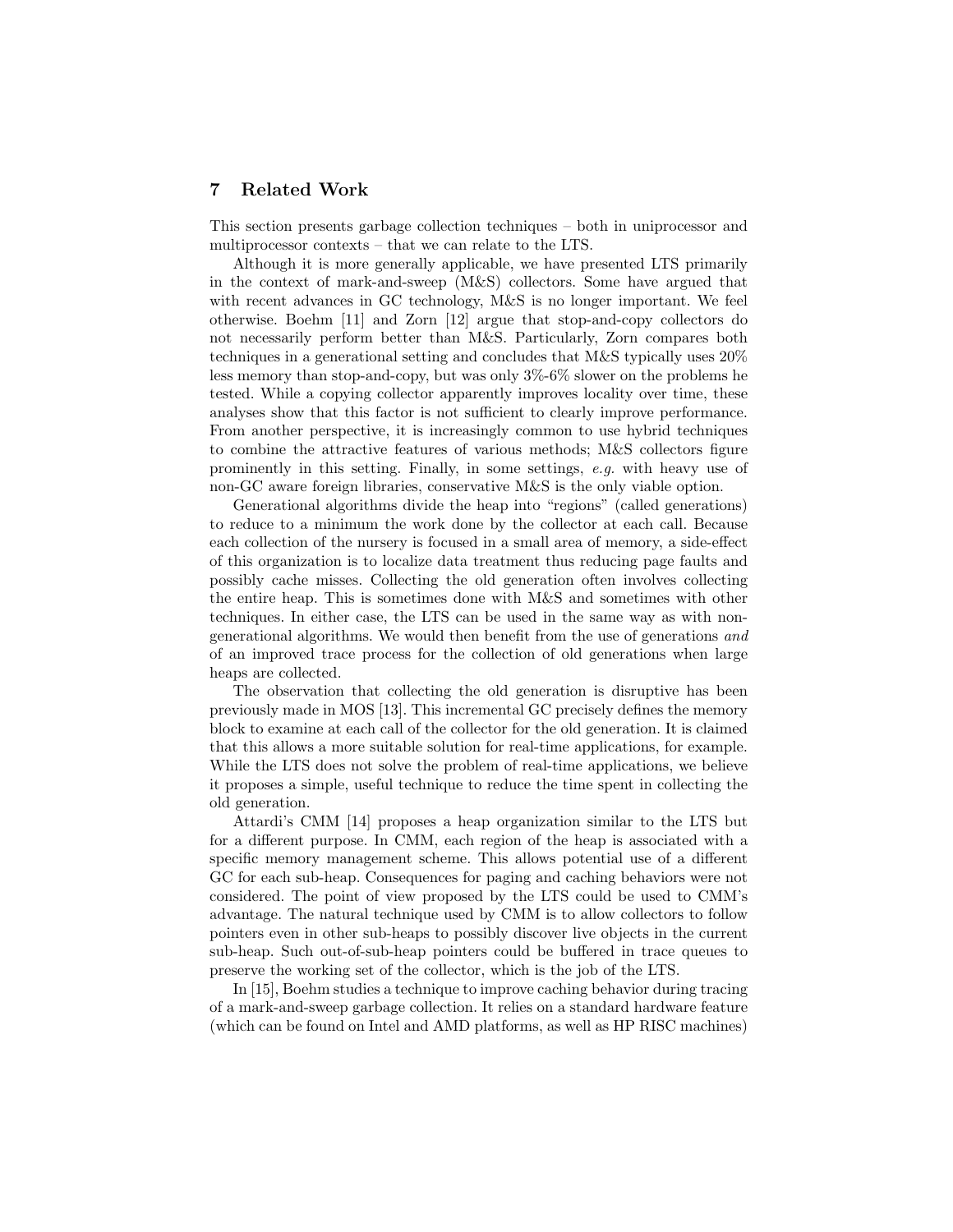to pre-fetch "child" objects into the cache when an object is examined. When the object is required by the tracing process, it is already in cache. In comparison, the LTS improves another aspect of tracing. Instead of importing objects before they are needed, it keeps objects in cache as much as possible to increase the probability they will be available in case they are needed. It is likely that both techniques could be combined.

Boehm [15] also mentions an improvement of the sweep phase that uses a bitmap to mark dirty pages (*i.e.* containing live objects). When sweeping memory, the GC checks the bitmap before examining a page in detail to rebuild its free list of fixed-sized objects. If the bit is not set, the page can be reclaimed as a whole. The LTS provides a simple solution to store the bitmap: it may be placed in the trace queues. In addition to storing pointers, we maintain a bitmap of pages in the same memory area. This is useful because trace queues are designed to fit in main memory (or cache), which also allows fast access to the bitmap. The overhead is of 1 bit per page, that is 512 bytes for a region of 16MB. Preliminary experiments showed up to 55% improvement with the Aldor compiler.

The idea of optimizing paging access during garbage collection was mentioned in [16]. The original objective was to improve performance when collecting the old generation in a generational garbage collector. The principle was to partition the heap into sections called buckets that are similar to regions in the LTS. As mentioned in the paper, limiting the trace activity to one card at a time is also a solution to avoid paging. This may have the drawback of maintaining bookkeeping information (incoming out-of-card pointers) for a possibly long time.

Hertz et al [17] propose an alternative solution to control paging access. Their garbage collector is a generational collector using "book-marking" to keep pages in main memory as much as possible. The proposed mechanism is quite precise as it associates actions to swapped-out pages. This technique requires modifications of low-level layers to gain control over the paging system. The LTS takes a different approach. Although less precise, the solution proposed by the LTS is simple to put in place and does not require low-level modification of a virtual machine or operating system: The idea behind LTS is to keep working with the same set of objects as long as possible. This means corresponding pages will stay in faster memory for long periods. The LTS approach does not rely on interfaces that (if available) will differ by operating system and memory hierarchy level.

Multiprocessor parallel collectors do not benefit from the same attention as concurrent GCs. However, several techniques were studied: [9] and [18], for example. An advantage offered by the LTS compared to the parallel collector described by Endo *et al* in [9] is that there is no need for synchronization at the object level. Even though Endo proposed an optimization to access these objects, a synchronization mechanism is still required. This can lead to a costly marking process (although this aspect is not the only issue, as observed in the paper). Instead of asking each processor to trace a given data structure from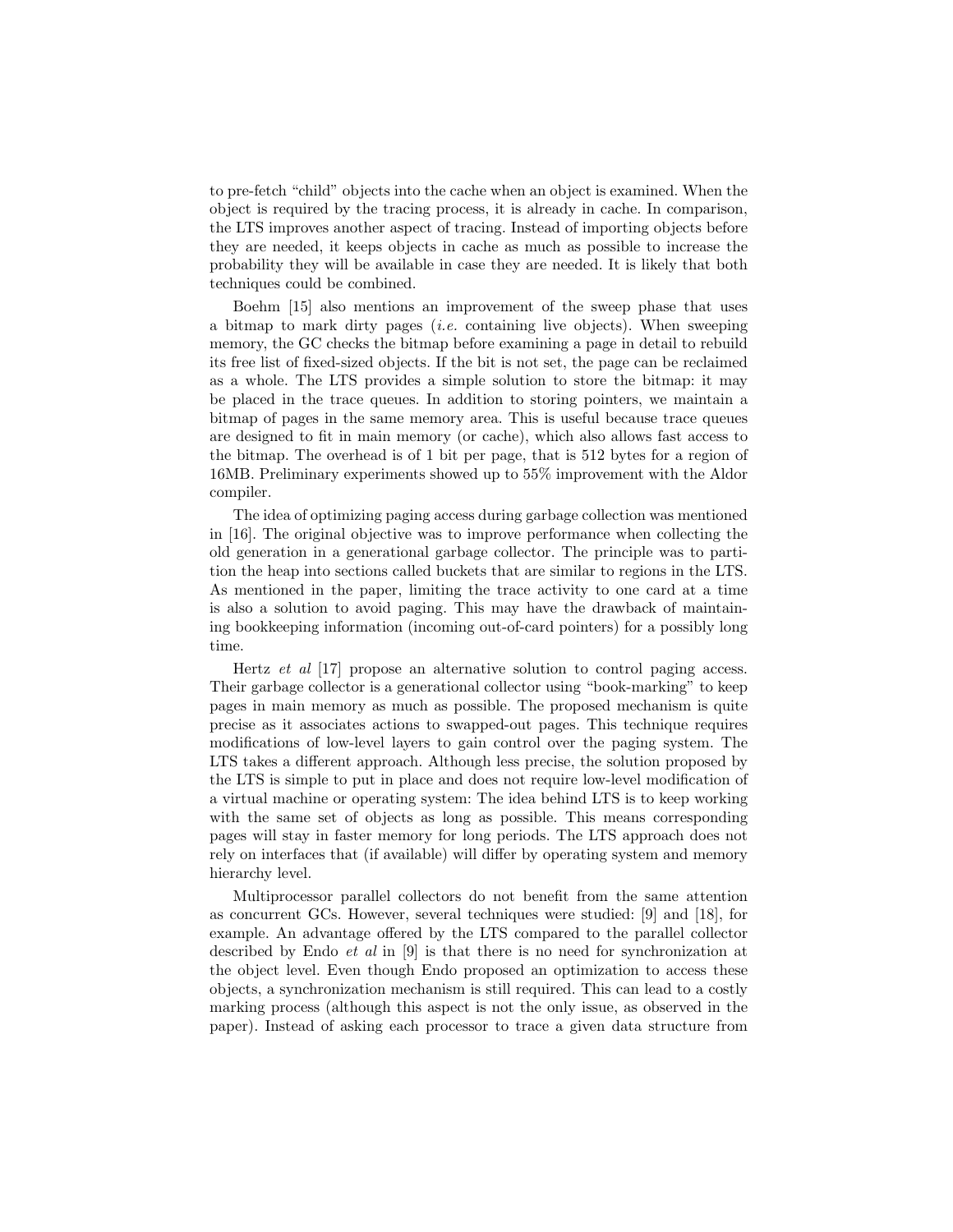beginning to the end, the LTS limits the activity of each processor to regions of memory. If a structure steps over a frontier, the rest of its tracing is handled by another processor. This removes the need for complex synchronization at this level.

We also note that, as mentioned in Section 6, the LTS offers a simple organization of the heap suitable for a parallel configuration. The advantage is that uniprocessor and multiprocessor environments requiring mark-and-sweep could use the same memory management technique with very little modification, and receive interesting performance optimization.

# 8 Conclusions and Future Directions

In this paper we described what we have called a "Localized Tracing Scheme," a technique to improve performance of tracing activities such as those used in garbage collectors. The LTS localizes the tracing process by dividing memory into regions and deferring out-of-region tracing. The idea of deferred pointer queues is simple to implement and can be readily added to existing collectors.

LTS limits the working set to a region of the heap rather than the entire heap. If a region can fit largely or entirely in cache, cache misses are reduced. In the same way, if the region is smaller than available RAM, thrashing due to page faults diminishes. Consequently, optimizations can be made at different levels of the memory hierarchy: cache, virtual memory and network.

We have tested this strategy in the context of the Aldor garbage collector, using a suite of specific micro-benchmarks to observe the behaviour of the LTS in practice. We obtained up to 75% improvement with a configuration oriented towards virtual memory optimization.

Finally, we presented how LTS can function in a multiprocessor context. We observed two axes: (i) independently of any optimization, the organization of the heap in regions results in a natural setting for parallel garbage collections, and (ii) parallel GCs in multiprocessor environments may be improved at cache and virtual memory levels.

We are interested in a number of directions suggested by LTS. First, it has become a practice in scientific computing to deduce and optimize hardwarerelated parameters through dynamic tuning of algorithms. This may be a useful approach to determine the best sizes for memory regions and deferred pointer queues. Second, GC implementations often maintain an explicit tracing stack, rather than relying on functional recursion. It would be interesting to study different ways of combining deferred pointer queues and the explicit tracing stack. Third, it would be useful to better understand the performance tradeoffs arising in different strategies to flush full queues. Fourth, with multi-core processors becoming the norm for personal computing, a full implementation of the multiprocessor LTS would be of practical interest. Finally, the LTS was developed for the Aldor language for computations in computer algebra, which are typically very demanding in dynamic memory use. It would be useful to implement LTS in a more mainstream environment, such as the MMTk [19], allowing direct comparisons over a wider range of common benchmarks and experiments in conjunction with other memory management strategies.